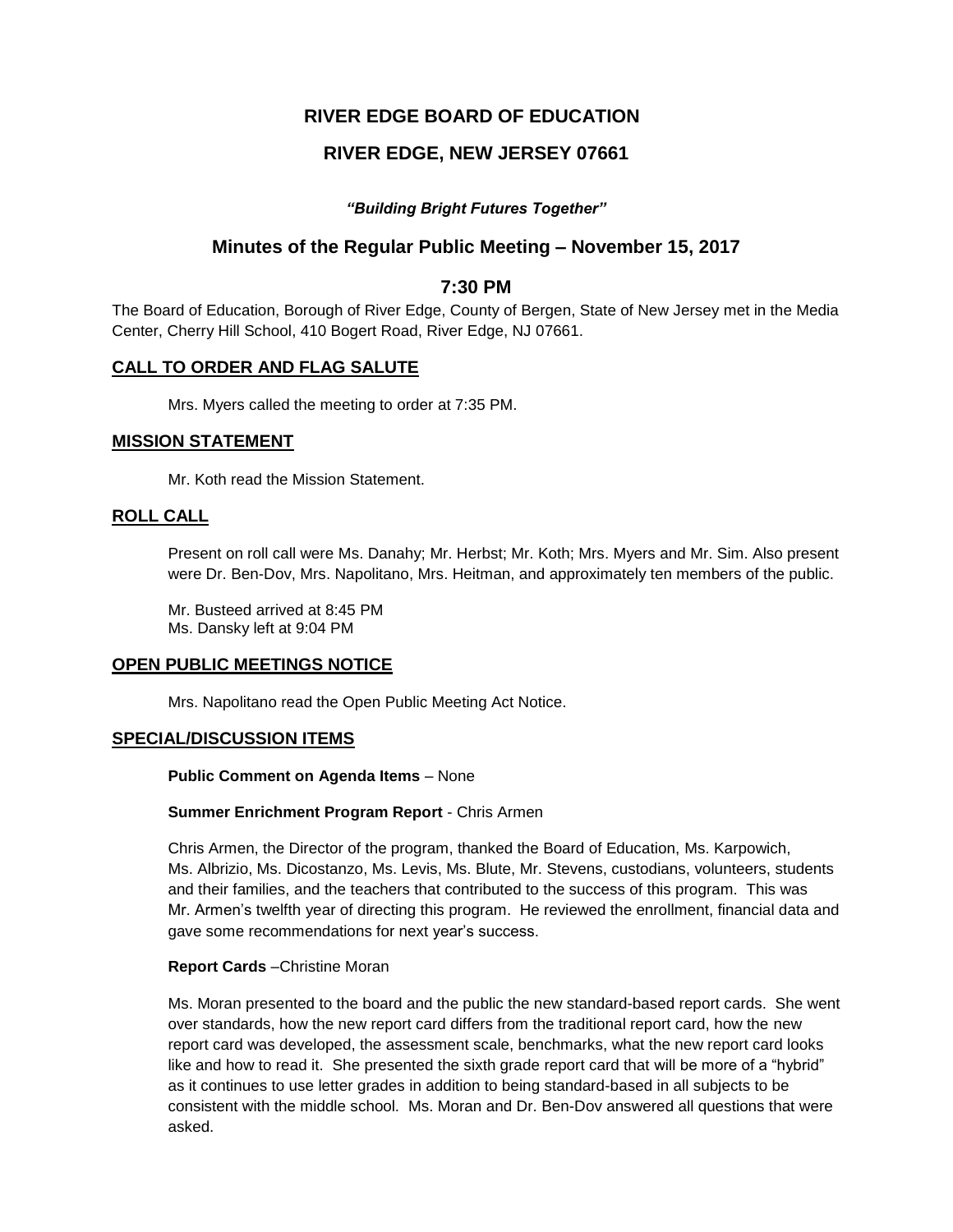## **REPORTS**

## **SUPERINTENDENT**

Dr. Ben-Dov reported on the following:

- Dr. Ben-Dov stated we have completed the critical incident trainings with the River Edge Police at both schools. Roosevelt School had their training on October 23<sup>rd</sup> and Cherry Hill had theirs on November  $6^{\text{th}}$ .
- Both schools have completed their long evacuation drills. Roosevelt had their drill on November 14<sup>th</sup> and Cherry Hill had theirs today. Both schools successfully walked over to their respective destinations. After each drill the principals wrote to the parents letting them know the drill was complete, as agreed with the parents in advance.
- The camera upgrade is almost complete. We will have trainings for all office personnel. Dr. Ben-Dov spoke about the Memorandum of Understanding that is something new by the state. It allows the police to view our cameras from their station. We will have a resolution on the next agenda to pass this.
- $\bullet$  The School and District goals that were created at the November 1 $^{\text{st}}$  board meeting were sent to us by Mr. Matt Lee. We are working on the action plans for all of them and they will be on the next agenda.
- Parent/teacher conferences will be on Monday and Tuesday of next week. The first standard-based report card will be given out on those days.
- Dr. Ben-Dov spoke about the new academic calendar for next school year. She stated that our marking periods are uneven and she offered the idea of having our Parent/Teacher Conferences in November but having the report cards given out at a later date. The idea came from the teachers and she said she supported it.
- The Wellness Committee met today. The new policy requires a Wellness Committee of teachers, parents, administrators, and a board member to convene and make recommendations to the Board of Education. The Committee reviewed the policy and discussed a bunch of topics. They will continue their discussions and make recommendations for the next Wellness Policy review.
- Dr. Ben-Dov has received two letters from parents commending two Special Education Teachers. She was very pleased that the parents took the time to write these letters.
- Dr. Ben-Dov shared with the Board that a magazine called "New Jersey Teachers" mentioned our District in an article. This was in the context of an interview with Ms. Schnee our ESL teacher and Coordinator who spoke about ESL students and programs.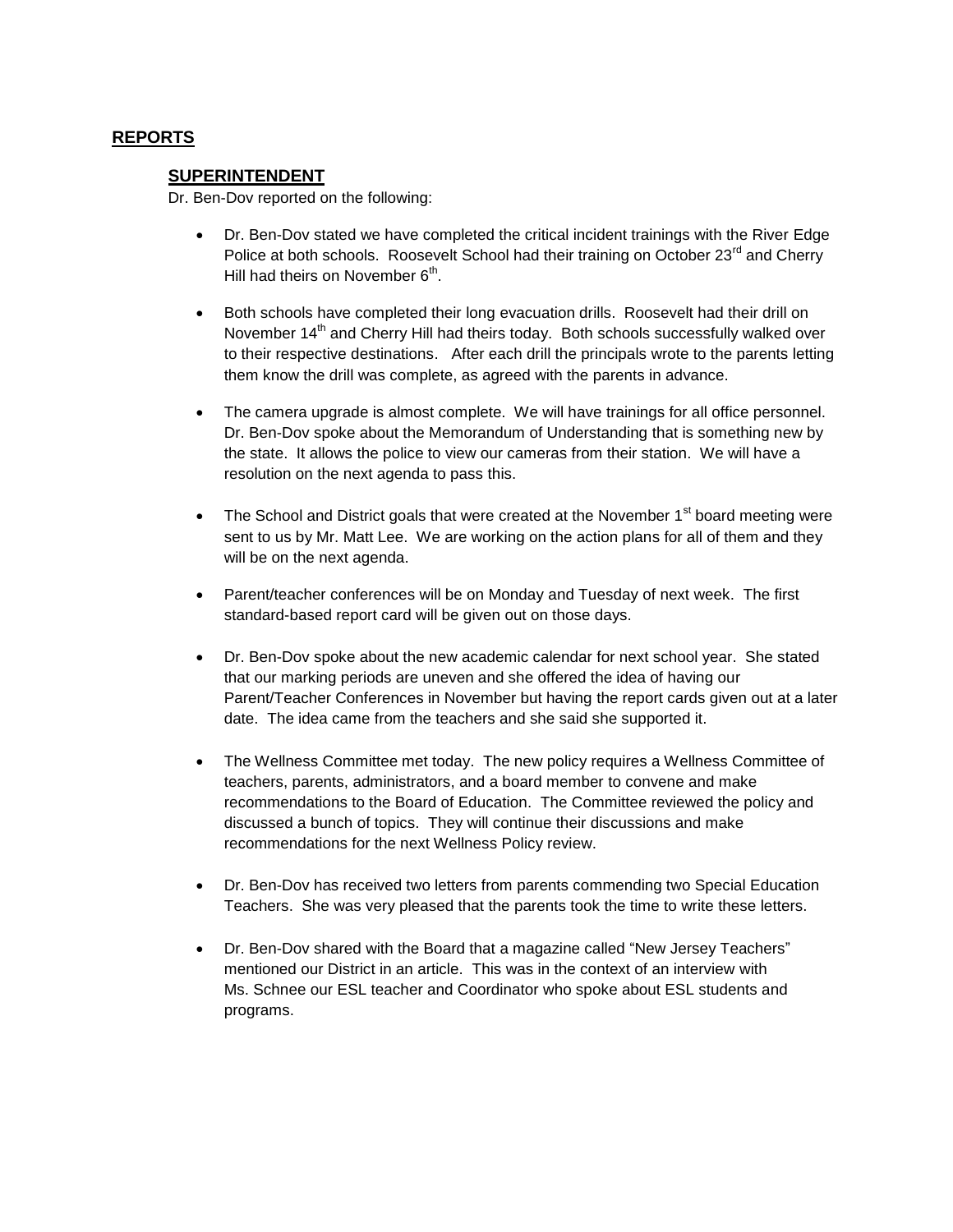## **PRINCIPALS**

Mrs. Heitman reported on the following:

- Building Bridges had a wonderful experience with the Liberty Science program in our STEAM Lab.
- Building Bridges and Building Connections is collecting food for St. Peter's for the holiday season. They are taking a field trip there to fill the pantries themselves. The students are excited for this trip.
- $\bullet$  We had a wonderful Veteran's Day celebration Ceremony on November  $8<sup>th</sup>$  at Memorial Park
- Cherry Hill School had their evacuation drill on November  $15<sup>th</sup>$ . We successfully walked over 820 students and staff to our remote location. Mrs. Heitman thanked Mr. McCarthy for his help at the school.
- Franklin Institute came to our school as an enrichment program and worked on many science activities. This was paid for by our PTO.
- There was a Parent Meeting tonight on Report Cards and Christine Moran presented to the Special Education parents our new standard-based report cards
- The Cherry Hill School PTO is doing a fundraiser to see the movie Wonder
- **Parent/teacher conferences are scheduled for November 20<sup>th</sup> and November 21<sup>st</sup>. There** is an online sign up for it.
- We had to re-schedule our fire prevention assembly due to the evacuation drill on November  $15<sup>th</sup>$ . Mrs. Heitman will let the board know the new date for this once it is scheduled.
- Mrs. Heitman is getting lots of ideas from the CREATE students regarding inside lunch activities. Mrs. Heitman enjoyed the presentations from the students.

## **BOARD SECRETARY**

Mrs. Napolitano reported on the following:

 The cameras have new recording equipment and new screens in the main offices of both schools.

## **PRESIDENT**

Mrs. Myers reported on the following:

 $\bullet$  The Negotiations Committee met with the REEA on Tuesday, November 14<sup>th</sup> to continue negotiations in an attempt to reach settlement. These are the only details Mrs. Myers was able to give at this time. This matter will be discussed in closed session later this evening.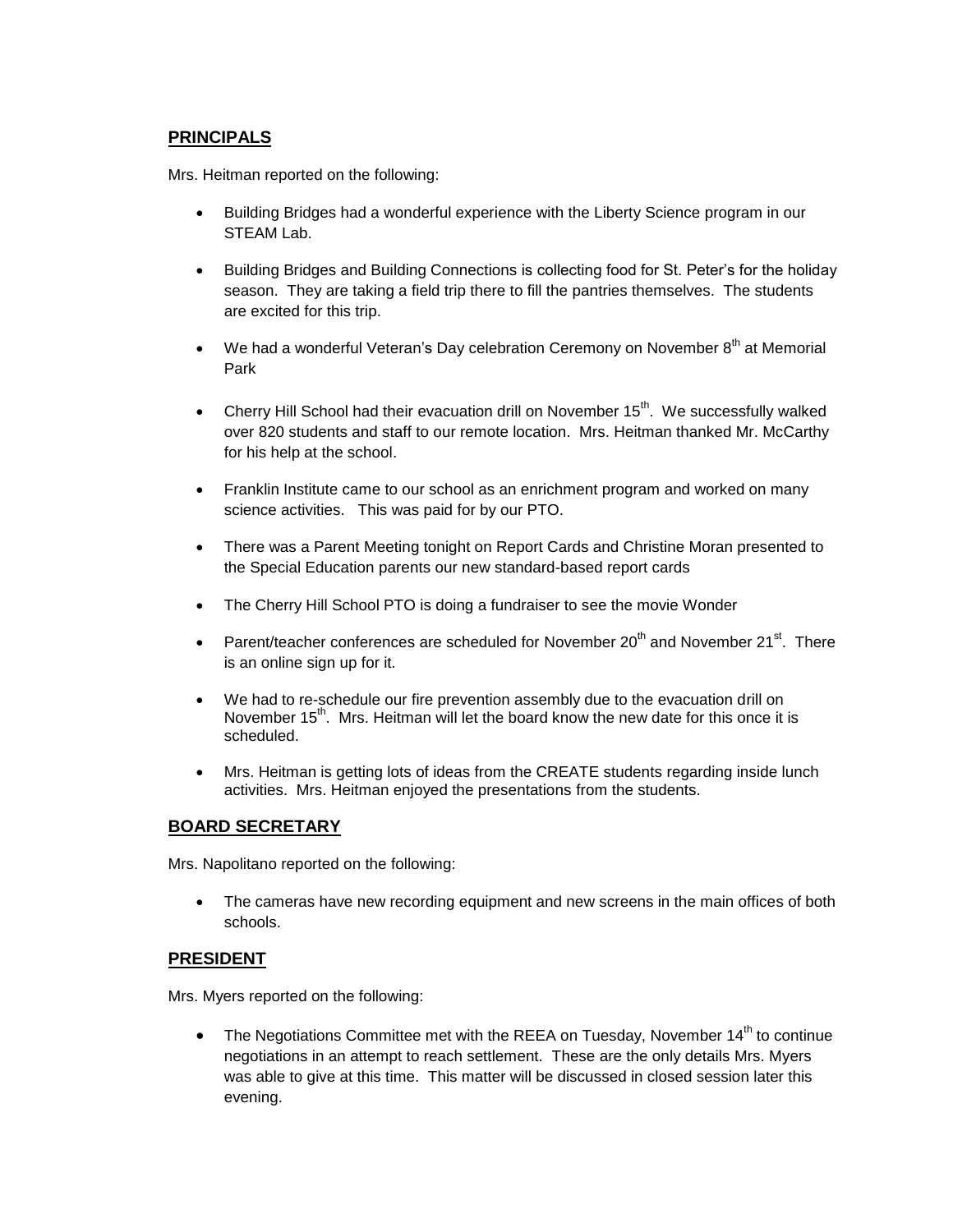## **COMMITTEES**

- Mr. Herbst spoke about the Wellness Committee that took place on November 15<sup>th</sup>. He stated this was the first meeting and they discussed the new wellness policy and the PTO and the food lists.
- Mr. Koth spoke about the Finance and Facilities Committee meeting that took place on November 6<sup>th</sup>. They spoke about banking, security, parking, snow removal, and the repairs to the Cherry Hill School roof.
- Ms. Danahy spoke about the Curriculum/Instruction Committee meeting that took place on November  $6<sup>th</sup>$ . The special education goal which included collaborative teaching in sixth grade, aides training and a Child Study Team office and a Child Study Team member at Roosevelt School. They also discussed Mindfulness and flexible seating.
- Ms. Dansky spoke about the Ad-Hoc Policy Committee meeting that took place on November 15<sup>th</sup>. The reviewed the 3000 series of policies.

## **MOTIONS TO BE ACTED UPON**

## **A. ADMINISTRATION/POLICY**

**1**. That the Board of Education approve the 2018 Board of Education Meeting Dates as follows:

**Date School**

| puw                         | <b>0011001</b>                                        |
|-----------------------------|-------------------------------------------------------|
| January 3, 2018             | Roosevelt School (Re-Organization Meeting)            |
| January 17, 2018            | <b>Cherry Hill School</b>                             |
| February 7, 2018            | Roosevelt School                                      |
| February 27, 2018 (Tuesday) | <b>Cherry Hill School</b>                             |
| March 14, 2018              | Roosevelt School                                      |
| March 28, 2018              | <b>Cherry Hill School (Tentative Budget Adoption)</b> |
| April 11, 2018              | Roosevelt School                                      |
| April 25, 2018              | Cherry Hill School (Public Hearing for Budget)        |
| May 2, 2018                 | Roosevelt School                                      |
| May 23, 2018                | Cherry Hill School                                    |
| June 13, 2018               | Roosevelt School                                      |
| June 27, 2018               | Cherry Hill School                                    |

#### **Motion by: Mr. Herbst Seconded by: Ms. Dansky**

Ayes: Ms. Danahy, Ms. Dansky, Mr. Herbst, Mr. Koth, Mr. Sim, Mrs. Myers Nays: None

**2**. That the Board of Education approve the Minutes and Confidential Minutes of October 18, 2017

#### **Motion by: Ms. Dansky Seconded by: Mr. Koth**

Ayes: Mr. Busteed, Ms. Danahy, Ms. Dansky, Mr. Herbst, Mr. Koth, Mr. Sim, Mrs. Myers Nays: None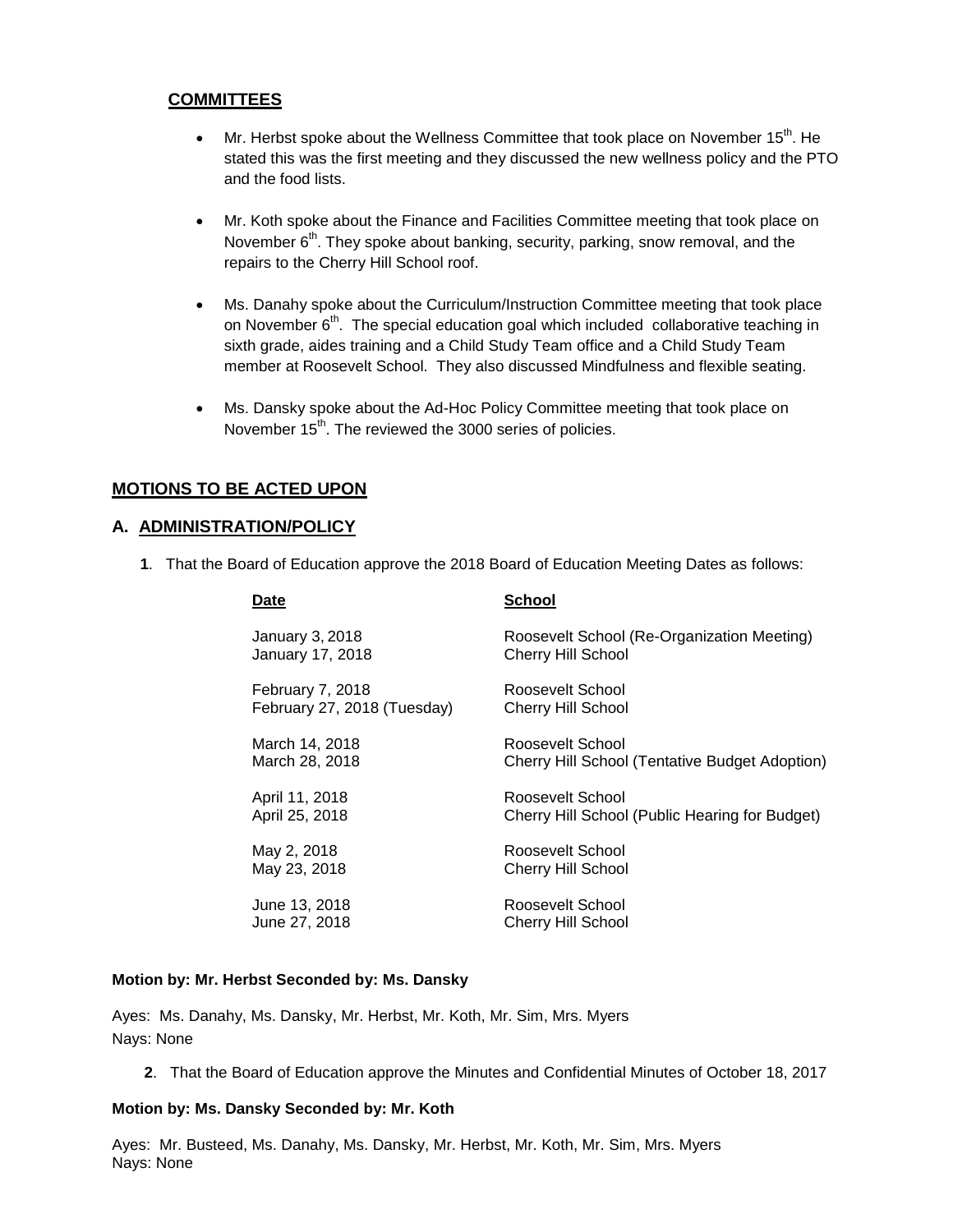**3**. That the Board of Education approve the staff development and travel as per the schedules for November 2017 including relevant mileage reimbursement. (Addendum)

### **Motion by: Mr. Herbst Seconded by: Ms. Dansky**

Ayes: Ms. Danahy, Ms. Dansky, Mr. Herbst, Mr. Koth, Mr. Sim, Mrs. Myers Nays: None

### **B**. **CURRICULUM/EDUCATION** - None

#### **C. BUILDING & GROUNDS** - None

#### **D. FINANCE/GRANTS/GIFTS**

- **1**. That the Board of Education approve the bills & claims dated November 2017 totaling \$500,535.71 including checks #40393 through #40508. Payrolls dated October 13, 2017 and October 31, 2017, totaling \$1,118,237.09 issued therefore, a copy of such warrants list are attached as part of these minutes. (Addendum)
- **2**. That the Board of Education approve the Budget Transfers for the school year 2017-2018 as of September 30, 2017 and October 31, 2017. (Addendum)
- **3**. That the River Edge Board of Education approve the Secretary's and Treasurer's Reports for the period ending September 30, 2017 and October 31, 2017.

 Further, we certify that as of September 30, 2017 and October 31, 2017after review of the secretary's monthly financial report (appropriations section) and upon consultation with the appropriate district officials, to the best of our knowledge no major account or fund has been over expended in violation of N.J.A.C. 6A:23-2.11 and that sufficient funds are available to meet the districts financial obligation for the remainder of the fiscal year. (Addendum)

- **4**. That the Board of Education approve the Summer Enrichment Program Report for the 2017 Summer Program.
- **5**. That the Board of Education accept the \$210.00 donation from Jennifer Wong-Hernandez for general use at Roosevelt School (Addendum).
- **6**. That the Board of Education approve the STEAM Education Program provided by Liberty Science Center for Cherry Hill and Roosevelt Schools in the aggregate of \$42,500 for September 2017 to June 2018.

#### **Motion by: Mr. Koth Seconded by: Mr. Sim**

Ayes: Mr. Busteed, Ms. Danahy, Ms. Dansky, Mr. Herbst, Mr. Koth, Mr. Sim, Mrs. Myers Nays: None

## **E. PERSONNEL**

**1**. That the Board of Education approve the following teachers for Cycle II of the Post Dismissal Instructional Academy for the 2017-2018 School Year, as per contract:

#### **Roosevelt Cherry Hill**

Kate Langan Debbie Auriemma Cassandra McGovern Kristen Corcoran Heather Rothschild Nancy Jencsik Leah Taylor **Katherine O'Reilly** Nevin Werner **Andrea Siclari**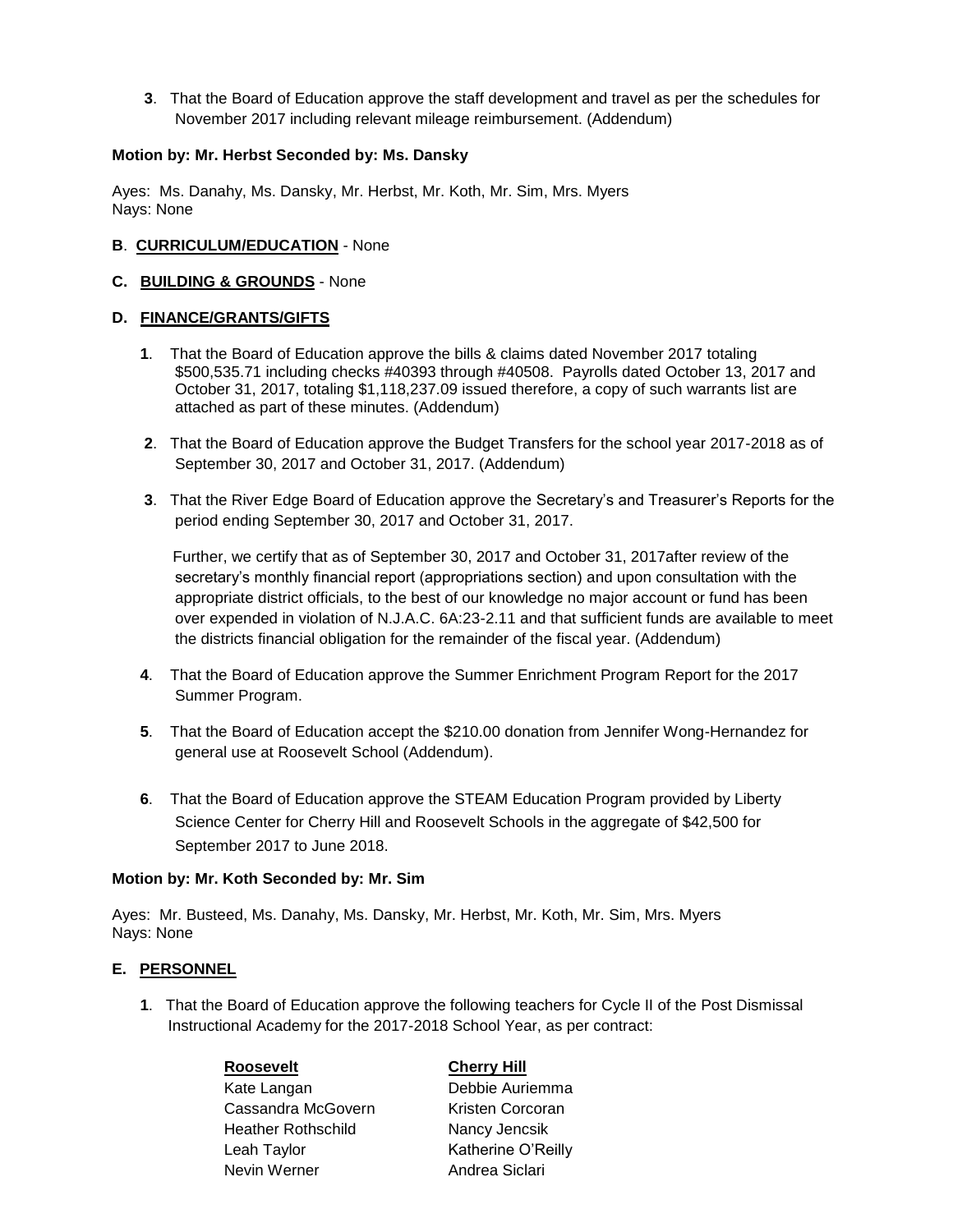- **2**. That the Board of Education, with the recommendation of the Superintendent approve the extended child care leave of absence for Sara Caruolo to commence on February 1, 2018 through June 30, 2018.
- **3**. That the Board of Education, with the recommendation of the Superintendent approve Susan Yi, Leave Replacement Teacher, MA, Step 1, from November 16, 2017 through on or about March 23, 2018.
- **4**. That the Board of Education approve that the following people will staff the Wellness Committee for the 2017-2018 School Year:

| Casey Aday         | Kristin Karam          | <b>Wendy Naimaister</b> |
|--------------------|------------------------|-------------------------|
| Tara Benevento     | Jennifer Kim           |                         |
| Janel Blake        | Greg Kupchak           |                         |
| Andrea Friedlander | Rosemary Kuruc         |                         |
| Denise Heitman     | <b>Christine Moran</b> |                         |
| Michael Henzel     | Rita Polak             |                         |
| Caleb Herbst       | <b>Beth Rosen</b>      |                         |
| Sabrina Johnston   | Tara Vernieri          |                         |

**5**. That the Board of Education, with the recommendation of the Superintendent approve a Maternity/Disability leave of absence for Ashley Adimando to commence on or about April 30, 2018 through June 8, 2018, to be followed by a Federal/State Family leave of absence to commence on or about June 11, 2018 through November 5, 2018.

#### **Motion by: Mr. Sim Seconded by: Ms. Danahy**

Ayes: Mr. Busteed, Ms. Danahy, Ms. Dansky, Mr. Herbst, Mr. Koth, Mr. Sim, Mrs. Myers Nays: None

## **F. RIVER EDGE SPECIAL EDUCATION** - None

## **G. REGION V ADMINISTRATION & TRANSPORTATION**

**1**. Be it resolved that the Region V Council for Special Education will provide shared services for its member districts and be it further resolved that the River Edge Board of Education**,** upon recommendation of the Superintendent, approve the following Region V Shared Services Consultants, Psychologists, Learning Disabilities Teacher Consultants, Social Workers, Speech Language Specialists, Occupational and Physical Therapists, Translators to provide evaluations, direct services and consultation, to non-public and public schools for member districts upon request for the 2017-2018 school year.

Gloria Kim Psychologist

**2**. That the Board of Education approve the bills & claims dated November 2017 totaling \$1,096,549.60 including checks #69082 through #69248.

## **Motion by: Ms. Danahy Seconded by: Mr. Busteed**

Ayes: Mr. Busteed, Ms. Danahy, Ms. Dansky, Mr. Herbst, Mr. Koth, Mr. Sim, Mrs. Myers Nays: None

**OLD/NEW BUSINESS-** A discussion was held to cancel the December 20<sup>th</sup> board meeting. The board gave Mrs. Napolitano permission to pay the December bills. A resolution will be on the December 6<sup>th</sup> agenda for the approval.